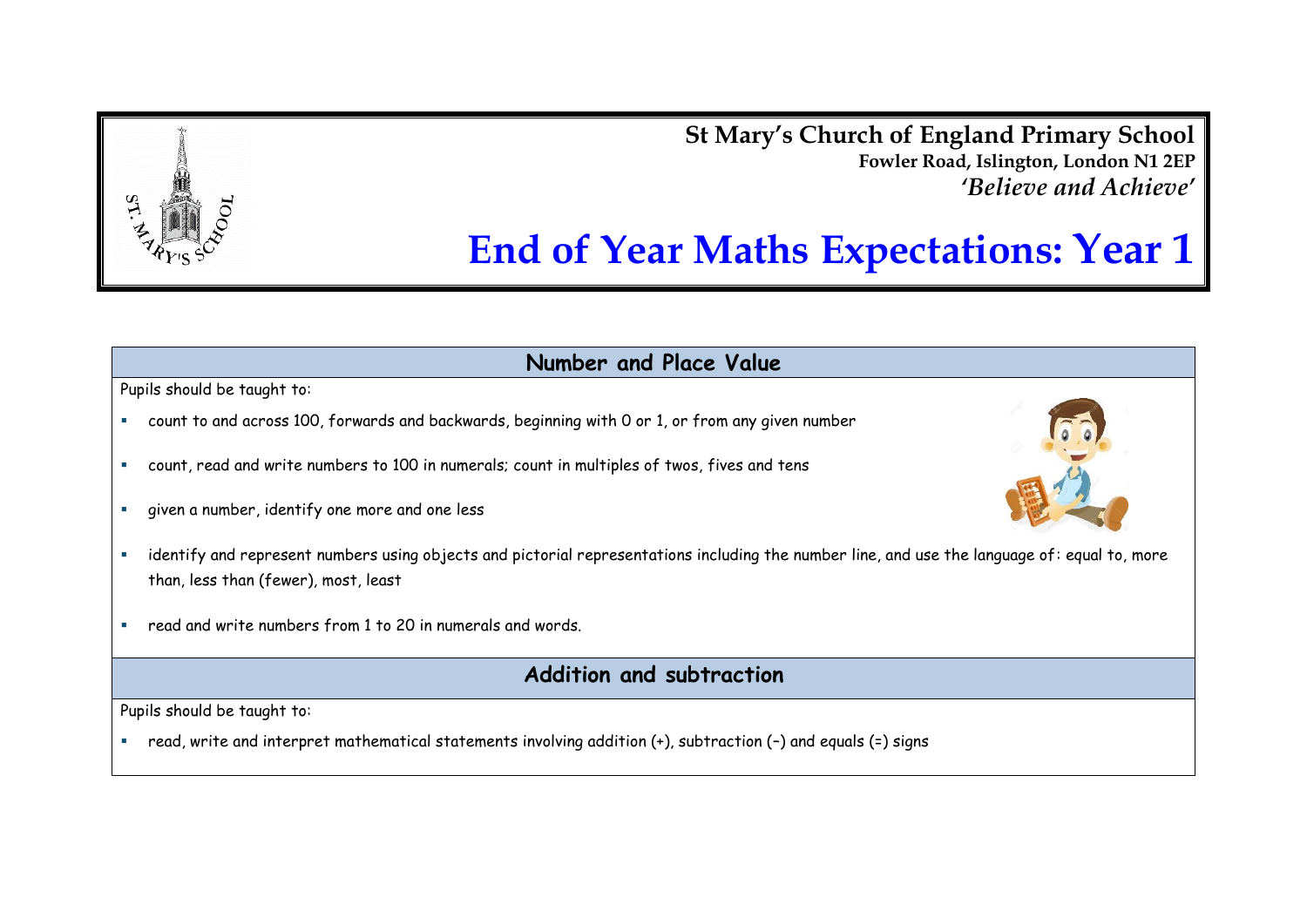- represent and use number bonds and related subtraction facts within 20
- add and subtract one-digit and two-digit numbers to 20, including zero
- solve one-step problems that involve addition and subtraction, using concrete objects and pictorial representations, and missing numb[er](http://www.google.co.uk/url?sa=i&rct=j&q=&esrc=s&source=images&cd=&cad=rja&uact=8&ved=0CAcQjRxqFQoTCKaui5OR1sgCFYnvFAodF2sCig&url=http://www.trickomatics.com/math-learning-tricks/&psig=AFQjCNEUHdRbdmMuEtLMSj9JuC2A8Brgqw&ust=1445605172390398)  problems such as  $7 = 2 - 9$ .

### **Multiplication and division**

Pupils should be taught to:

- solve one-step problems involving multiplication and division, by calculating the answer using concrete objects, pictorial representations and arrays with the support of the teacher
	- **Fractions**

Pupils should be taught to:

- recognise, find and name a half as one of two equal parts of an object, shape or quantity
- recognise, find and name a quarter as one of four equal parts of an object, shape or quantity.

#### **Measurement**

Pupils should be taught to:

- compare, describe and solve practical problems for:
- lengths and heights [for example, long/short, longer/shorter, tall/short, double/half]
- mass/weight [for example, heavy/light, heavier than, lighter than]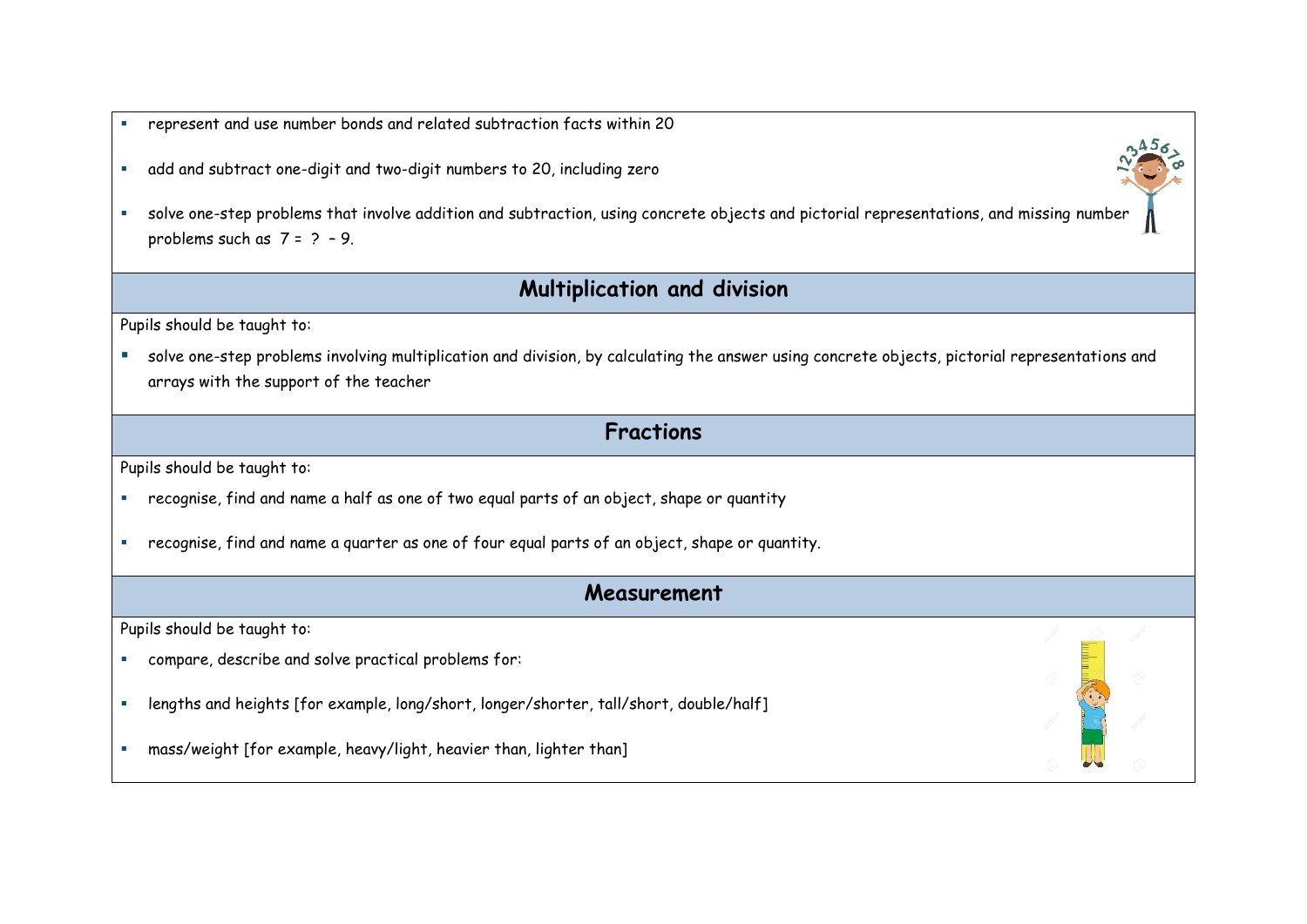capacity and volume [for example, full/empty, more than, less than, half, half full, quarter]

- time [for example, quicker, slower, earlier, later]
- measure and begin to record the following:

lengths and heights

mass/weight

capacity and volume

time (hours, minutes, seconds)

- recognise and know the value of different denominations of coins and notes
- sequence events in chronological order using language [for example, before and after, next, first, today, yesterday, tomorrow, morning, afternoon and evening]
- recognise and use language relating to dates, including days of the week, weeks, months and years
- " tell the time to the hour and half past the hour and draw the hands on a clock face to show these times.

## **Geometry – Properties of shape**

Pupils should be taught to:

- recognise and name common 2-D and 3-D shapes, including:
- 2-D shapes [for example, rectangles (including squares), circles and triangles]